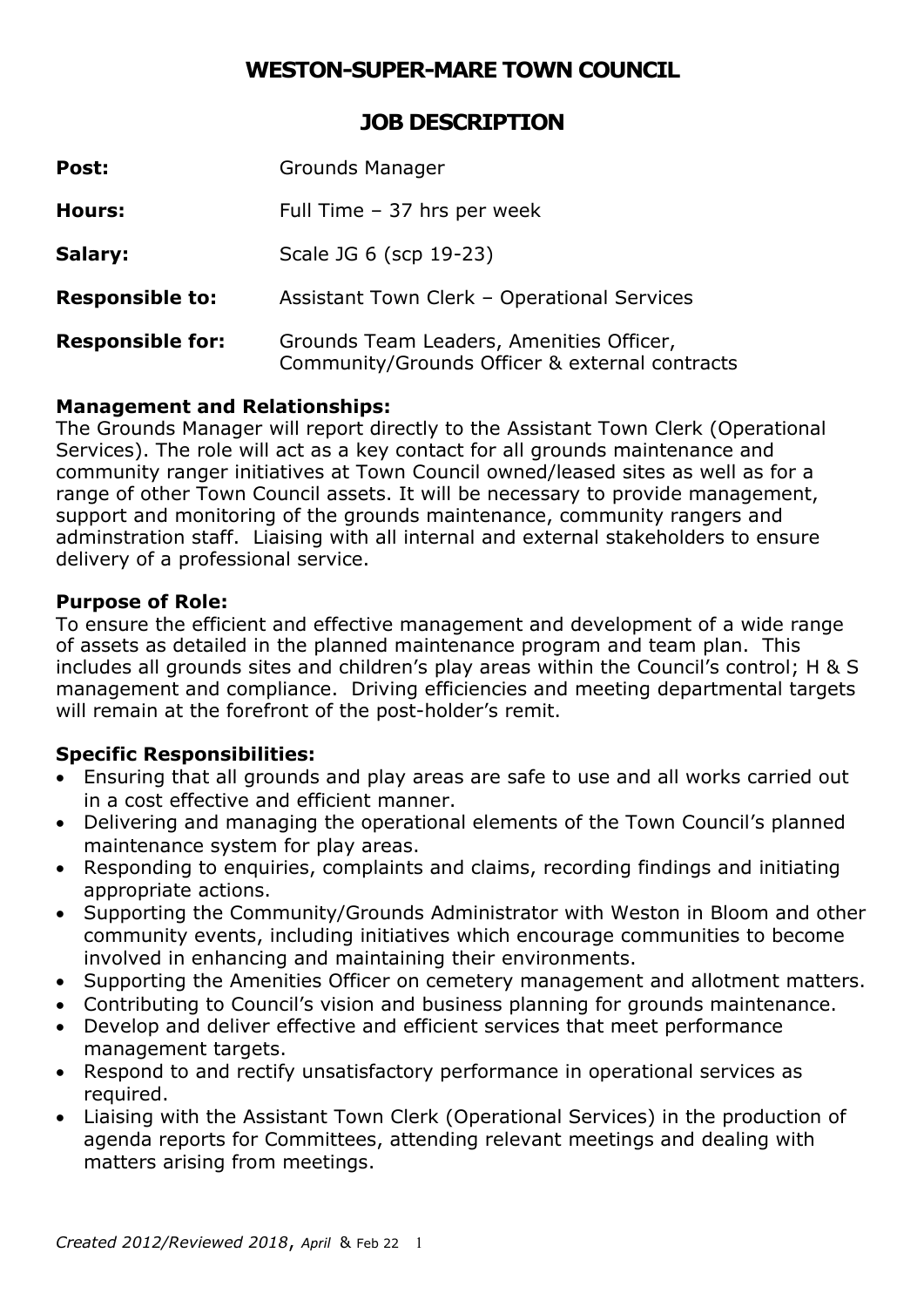## **Managing Staff and Volunteers:**

- Manage staff including the issuing of job instructions and work programmes.
- objectives as detailed in the Town Council Strategy and Grounds Department Team • Recruit, develop and manage staff, volunteers, work placements in accordance with Town Council policy and procedures, management standards and corporate Plan.
- Ensure that all supervised staff receive the required support and training and sufficient plant/equipment and materials to undertake their duties and achieve their objectives.
- Conduct monthly 1-2-1 supervision meetings and set action plans in line with specific performance indicators set by management.
- Ensure that weekly/monthly work programmes and rotas are completed by the Grounds Team Leaders.
- Ensure maintenance of suitable records of holidays and sickness absences.

# **Health and Safety:**

- Ensure compliance with all relevant H & S legislation and the Council's health and safety policies and procedures as detailed in the Council's health and safety documents and/or risk assessments.
- Actively participate in the Councils H & S management committee.
- Ensure that robust, effective safe working arrangements and procedures are in place and adhered to by staff at all times.
- Coordinate and ensure that an effective and safe management and inspection process is in place for maintain trees that are the responsibility of the Town Council.
- and reduce all risks in accordance with the risk assessments. Carry out risk assessments on existing and all changed work practices, in consultation with appropriate parties, record their findings and eliminate**,** manage
- Ensure all substances hazardous to health are assessed and recorded under COSHH Regulations.
- Ensure that PPE is issued as appropriate and maintain and monitor its compliant use appropriately.
- Maintain suitable records and ensure accidents, incidents, dangerous occurrences and near-misses involving persons (Council employees or otherwise) on Council property are properly recorded, investigated and reported. Including routine management of specialist software for play areas and tree care/inspection.

## **Finance and Administration:**

- Day-to-day management and monitoring of designated budgets, as agreed.
- Oversee stock purchasing and stock taking for Grounds department.
- Assist in the preparation of annual draft budgets, taking into account income and expenditure.
- Manage the relevant revenue budgets in accordance with Council Standing Orders and Financial Regulations**.**

## **General:**

- Ensuring that systems and processes comply with Council Policy and Procedures.
- Complying with the Council's Equal Opportunities, Equality, Diversity and Inclusion, H & S and Safeguarding and Data Policies at all times.